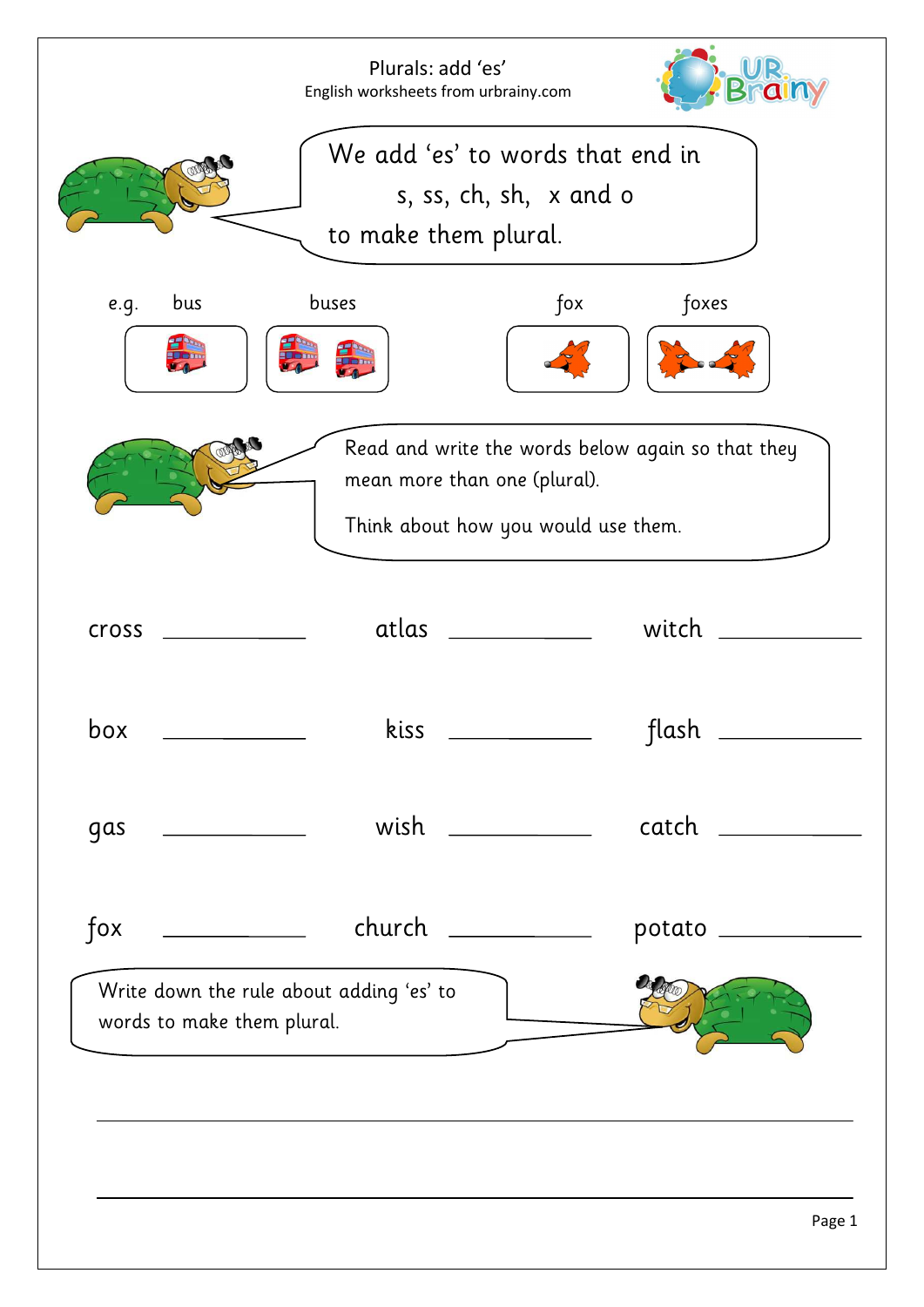

- 1. There are six class in our school.
- 2. The dress were hanging on the rail in the cupboard.
- 3. People were buying bunch of flowers from the shop.



- 4. Peter and Gordon sat on the bench in the park.
- 5. Mum put a dish of vegetables on the table.
- 6. There is a box of old toys in the loft.
- 7. I am going to have a jacket potato for tea tonight.